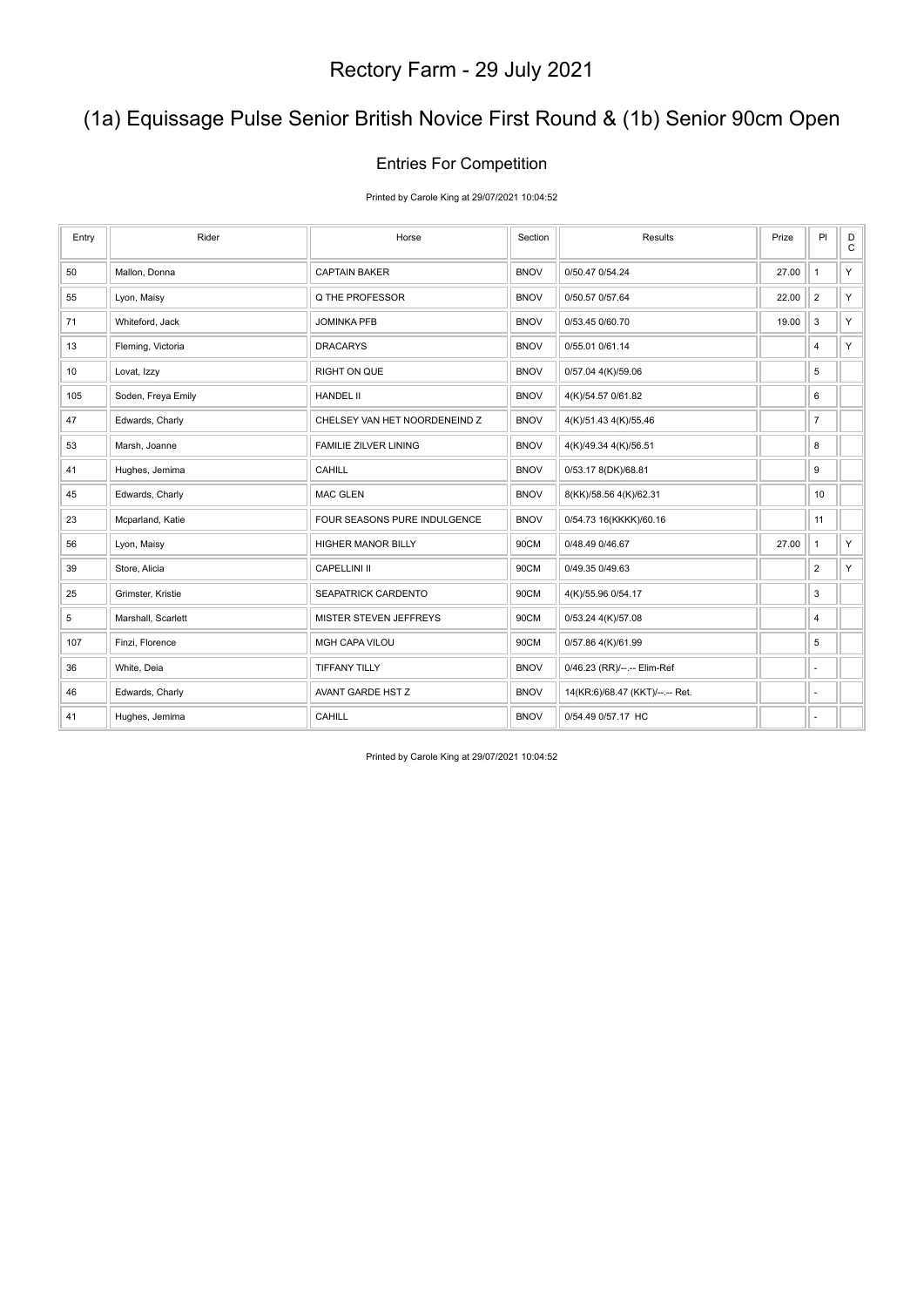### (2a) Nupafeed Supplements Senior Discovery - First Round & (2b) Senior 1.00m Open

#### Entries For Competition

Printed by Carole King at 29/07/2021 11:23:41

| Entry          | Rider              | Horse                        | Section     | Results                   | Prize | PI             | D<br>$\mathbf C$ |
|----------------|--------------------|------------------------------|-------------|---------------------------|-------|----------------|------------------|
| 83             | Dawes, Jacqueline  | <b>E.SERENBURG</b>           | D           | 0/49.98 0/44.00           | 32.00 | $\mathbf{1}$   | Υ                |
| 18             | Grimster, Kerry    | TANGELO'S LIMITED EDITION    | D           | 0/52.03 0/52.19           | 25.00 | $\overline{2}$ | Υ                |
| 44             | Mills, Grace       | <b>KATIES ECLIPS</b>         | D           | 0/53.12 0/52.43           | 22.00 | 3              | Υ                |
| 49             | Marins, Rafael     | NPS INTO THE BLUE            | D           | 0/54.63 0/56.06           | 20.00 | $\overline{4}$ | Υ                |
| 17             | Codd, Alice        | <b>MAYBE RATINA</b>          | $\mathsf D$ | 0/50.83 0/56.39           |       | 5              | $\mathsf Y$      |
| 55             | Lyon, Maisy        | Q THE PROFESSOR              | D           | 0/48.08 0/57.18           |       | 6              | Υ                |
| 106            | Soden, Freya Emily | <b>LILLIBET</b>              | D           | 0/54.67 0/57.88           |       | $\overline{7}$ | Υ                |
| 71             | Whiteford, Jack    | <b>JOMINKA PFB</b>           | D           | 0/53.55 0/61.54           |       | 8              | Υ                |
| 40             | Steven, Lorna      | AMAR DE LÉAU                 | D           | 4(K)/45.40 0/50.84        |       | 9              |                  |
| 50             | Mallon, Donna      | <b>CAPTAIN BAKER</b>         | D           | 4(K)/49.25 0/55.21        |       | 10             |                  |
| 42             | Hughes, Jemima     | <b>KILMANAC LARRY</b>        | D           | 4(K)/52.86 0/56.60        |       | 11             |                  |
| 10             | Lovat, Izzy        | <b>RIGHT ON QUE</b>          | D           | 4(K)/49.39 4(K)/53.27     |       | 12             |                  |
| 23             | Mcparland, Katie   | FOUR SEASONS PURE INDULGENCE | $\mathsf D$ | 4(K)/51.78 8(KK)/58.39    |       | 13             |                  |
| 34             | James, Katherine   | KING II                      | D           | 8(KK)/52.20 4(K)/59.92    |       | 14             |                  |
| 13             | Fleming, Victoria  | <b>DRACARYS</b>              | D           | 12(KKK)/53.58 0/60.24     |       | 15             |                  |
| 112            | Codner, Gemma      | <b>FUTURE CANTATA</b>        | 1.00M       | 0/50.91 0/55.11           | 32.00 | $\mathbf{1}$   | Υ                |
| $\overline{2}$ | Jones, Harriette   | <b>MERLIJN</b>               | 1.00M       | 0/55.50 0/55.21           | 25.00 | $\sqrt{2}$     | Υ                |
| 56             | Lyon, Maisy        | HIGHER MANOR BILLY           | 1.00M       | 0/47.48 4(K)/45.40        |       | 3              |                  |
| 62             | Watkins, Georgie   | KILLEAVY WARRIOR             | 1.00M       | 4(K)/51.34 0/52.39        |       | 4              |                  |
| 25             | Grimster, Kristie  | SEAPATRICK CARDENTO          | 1.00M       | 4(K)/61.40 0/52.56        |       | 5              |                  |
| 110            | Harvey, Shirsten   | VANCURRAGH                   | 1.00M       | 2(2)/64.65 2(2)/72.64     |       | 6              |                  |
| 90             | <b>Nick Brooks</b> | LUCKY JO JO                  | D           | 0/57.48 0/60.22 Tkt       |       | ä,             |                  |
| 113            | Polly Ledger       | <b>FLEET</b>                 | 1.00M       | 0/53.23 10(R:6)/76.27 Tkt |       | ä,             |                  |
| 107            | Finzi, Florence    | MGH CAPA VILOU               | 1.00M       | 0/58.69 0/62.93 Tkt       |       | ä,             |                  |
| 5              | Marshall, Scarlett | MISTER STEVEN JEFFREYS       | 1.00M       | 0/47.71 8(KK)/54.07 Tkt   |       | ä,             |                  |
| 87             | Freeman, Hannah    | <b>TATTS</b>                 | 1.00M       | 0/47.28 0/52.32 Tkt       |       | ä,             |                  |

Printed by Carole King at 29/07/2021 11:23:41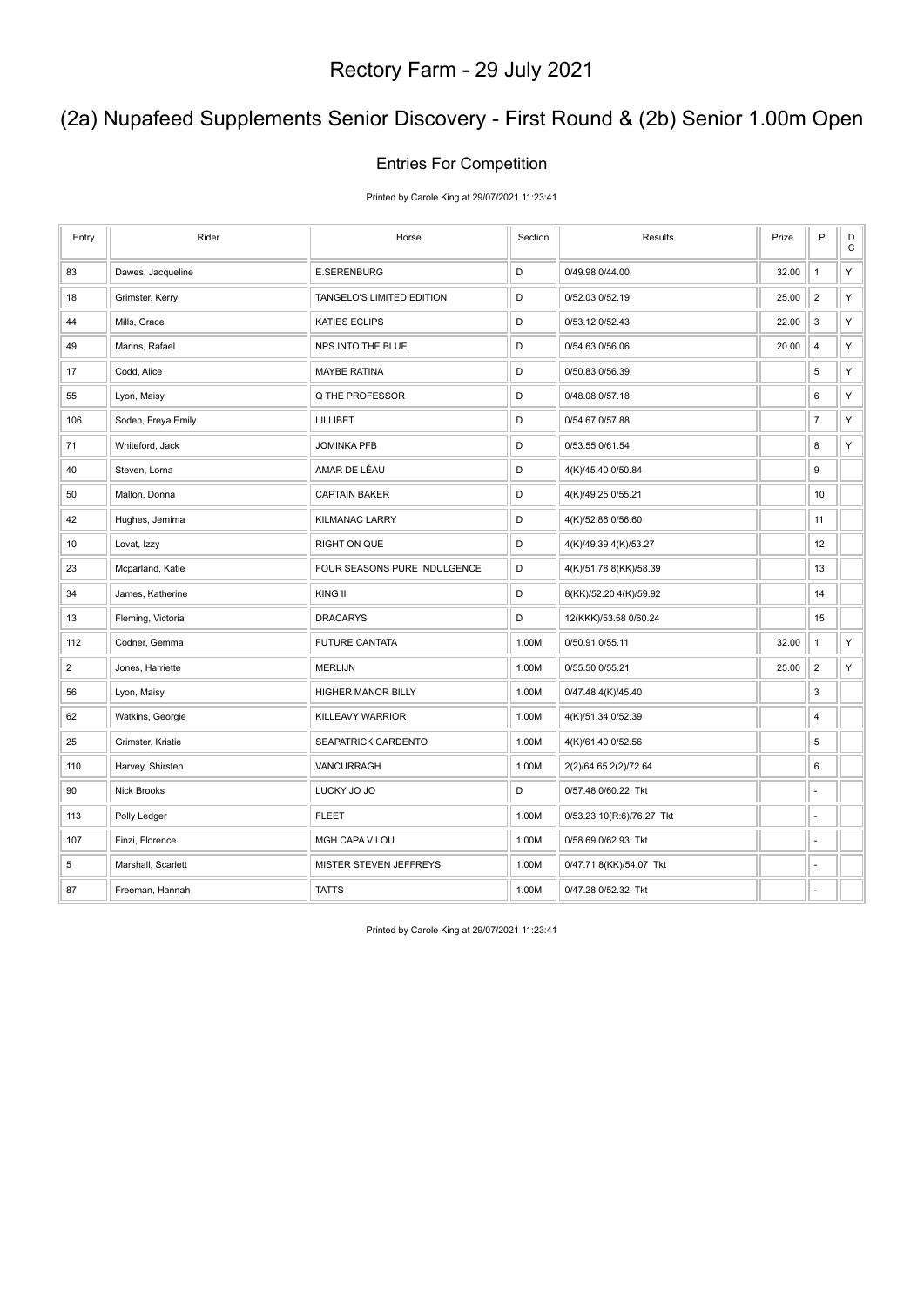### 3 Senior 1.05m Open

#### Entries For Competition

Printed by Carole King at 29/07/2021 12:55:30

| Entry          | Rider                    | Horse                      | Results                             | Prize | PI             | $_\mathrm{C}^\mathrm{D}$ |
|----------------|--------------------------|----------------------------|-------------------------------------|-------|----------------|--------------------------|
| 59             | Fernyhough, Joseph       | STAND BACK KANNAN          | 0/52.41 0/49.98                     | 32.00 | $\mathbf{1}$   | Υ                        |
| 111            | Sheward, Danielle Louise | <b>ELVIRAM</b>             | 0/57.25 0/54.19                     | 25.00 | $\overline{2}$ | Υ                        |
| 114            | Sheader, Isabella        | <b>JOLENE III</b>          | 0/58.18 0/54.94                     | 22.00 | 3              | Υ                        |
| 43             | Keen, Coral              | <b>IMPULS V</b>            | 0/56.10 0/64.16                     | 20.00 | $\sqrt{4}$     | Υ                        |
| 15             | Townend, Ellie           | <b>KMR CASCANESSI</b>      | 0/50.69 0/65.12                     | 20.00 | 5              | Υ                        |
| $\overline{2}$ | Jones, Harriette         | <b>MERLIJN</b>             | 0/54.57 4(K)/45.12                  | 20.00 | 6              |                          |
| 42             | Fernyhough, Joseph       | <b>KILMANAC LARRY</b>      | 0/49.84 4(K)/45.31                  |       | $\overline{7}$ |                          |
| 83             | Dawes, Jacqueline        | <b>E.SERENBURG</b>         | 0/52.02 4(K)/46.21                  |       | 8              |                          |
| 31             | Loffet, Bizzy            | DARIO FO                   | 0/47.30 4(K)/51.14                  |       | 9              |                          |
| 3              | Marchant, Zoe            | LYNWAYZ TRANQUIL SUNRISE   | 0/50.44 4(K)/52.12                  |       | 10             |                          |
| 62             | Watkins, Georgie         | KILLEAVY WARRIOR           | 4(K)/51.95 0/56.02                  |       | 11             |                          |
| 54             | Kolb, Maisie Alice       | <b>DOOLIN BLACK BEAUTY</b> | 0/54.47 4(K)/56.03                  |       | 12             |                          |
| 44             | Mills, Grace             | <b>KATIES ECLIPS</b>       | 0/51.63 4(K)/57.96                  |       | 13             |                          |
| 6              | Morris, Jessica          | <b>ENSEMBLE</b>            | 0/56.55 4(K)/59.01                  |       | 14             |                          |
| 58             | Fernyhough, Joseph       | CALCOURT OAKLAND           | 4(K)/52.83 0/60.84                  |       | 15             |                          |
| 20             | Ward, Samantha           | HEY DIXIE                  | 4(K)/53.79 0/65.69                  |       | 16             |                          |
| 34             | James, Katherine         | KING II                    | 0/48.49 8(KK)/53.67                 |       | 17             |                          |
| 119            | Hunter, Stephanie Jane   | <b>HARRLEM</b>             | 12(KKK)/57.81 4(K)/54.75            |       | 18             |                          |
| 110            | Harvey, Shirsten         | VANCURRAGH                 | (RC)/--.-- Elim-Ref                 |       | ÷,             |                          |
| 76             | Lissington, Samantha     | <b>FAST COMPANY</b>        | 0/52.43 0/59.88 Tkt                 |       | ٠              |                          |
| 89             | Freeman, Hannah          | <b>GRAND AMOUR A</b>       | 4(K)/52.54 4(K)/58.51 Tkt           |       | ÷,             |                          |
| 90             | Nick Brooks              | LUCKY JO JO                | 8(KK)/60.61 (WC)/--.-- Elim-EOC Tkt |       | ÷              |                          |
| 77             | Lissington, Samantha     | <b>LILLIPUT DARK NIGHT</b> | 0/52.32 4(K)/59.91 Tkt              |       | ä,             |                          |
| 113            | Polly Ledger             | <b>FLEET</b>               | 4(K)/51.96 0/65.22 Tkt              |       | ä,             |                          |
| 91             | <b>Nick Brooks</b>       | <b>HARBOUR TOWN</b>        | 0/57.65 0/67.52 Tkt                 |       | ÷,             |                          |
| 88             | Freeman, Hannah          | <b>JOJO</b>                | 0/54.19 0/60.68 Tkt                 |       | ä,             |                          |
| 75             | Lissington, Samantha     | <b>UVERAZ</b>              | 0/50.55 0/58.22 Tkt                 |       | ÷,             |                          |

Printed by Carole King at 29/07/2021 12:55:30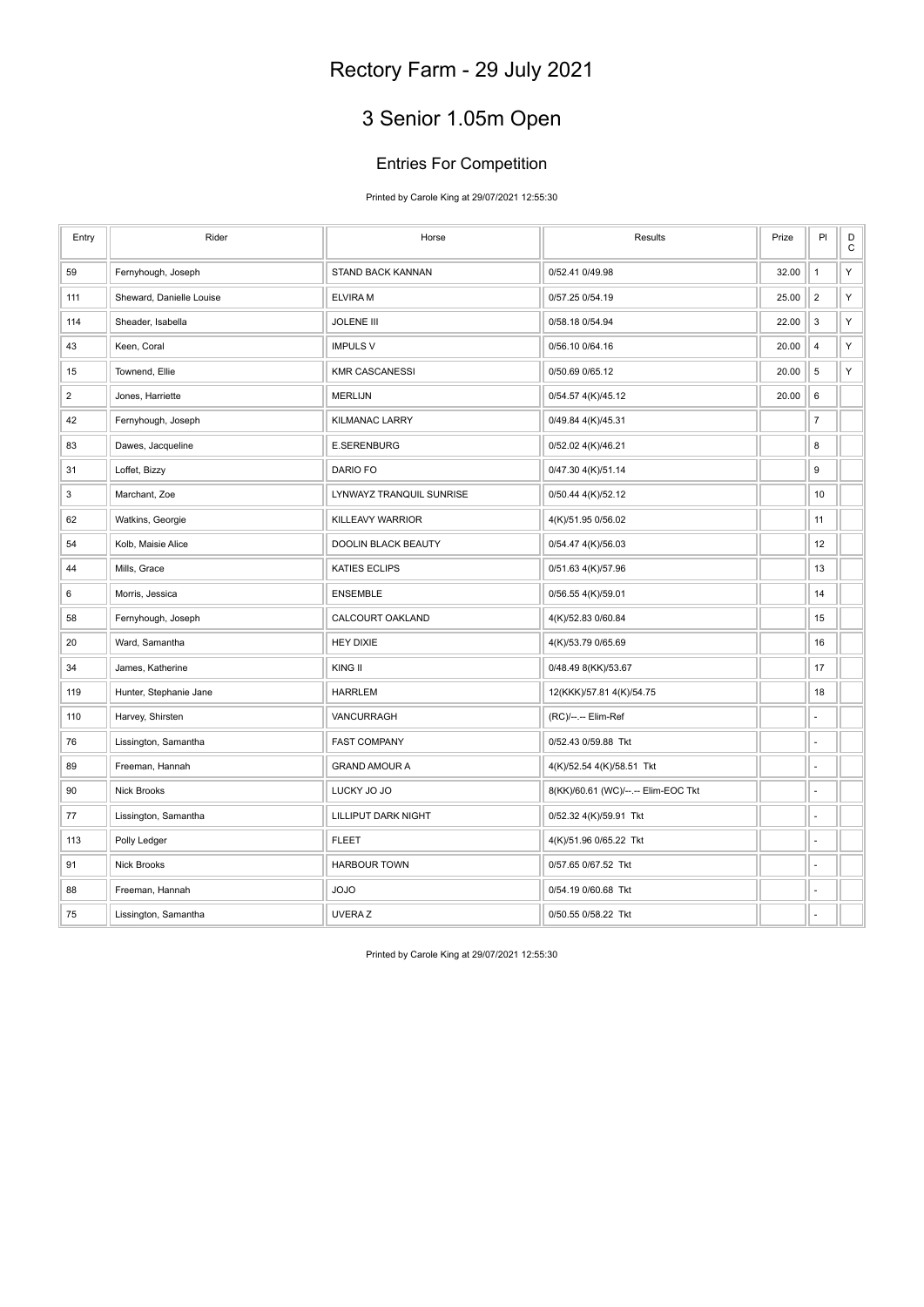### (4a) Lord & Lady Equestrian Senior Newcomers First Round & (4b) Senior 1.10m Open

#### Entries For Competition

Printed by Carole King at 29/07/2021 14:49:29

| Entry          | Rider                    | Horse                      | Section   | Results                    | Prize | PI                       | $_\mathrm{C}^\mathrm{D}$ |
|----------------|--------------------------|----------------------------|-----------|----------------------------|-------|--------------------------|--------------------------|
| 100            | Tuffs, Victoria          | CFH DAKAR HILL             | ${\sf N}$ | 0/53.66 0/48.42            | 42.00 | $\mathbf{1}$             | Y                        |
| 57             | Whiteford, Jack          | <b>FLIEGERIN C</b>         | ${\sf N}$ | 0/49.81 0/48.49            | 32.00 | $\overline{2}$           | Υ                        |
| 37             | Hopkinson, Izzy          | OGUE BALLINASILLOGUE BOY   | N         | 0/50.21 0/51.20            | 22.00 | 3                        | Υ                        |
| 65             | Aiuto, Saffi             | PLS SHERLOCK               | N         | 0/53.37 0/52.87            | 22.00 | 4                        | Υ                        |
| 63             | Hunter, Stephanie Jane   | LILLIPUT BOOGIMAN          | ${\sf N}$ | 0/52.63 0/52.92            | 22.00 | $\,$ 5 $\,$              | Υ                        |
| $\mathbf{1}$   | Middleton, Emilia        | <b>CASSILIENEKE HZ</b>     | N         | 0/44.83 0/53.73            | 22.00 | 6                        | Υ                        |
| 81             | Stillwell, Anna          | SLIGO CALETTO LADY         | N         | 0/50.70 0/56.13            | 22.00 | $\boldsymbol{7}$         | Υ                        |
| 15             | Townend, Ellie           | <b>KMR CASCANESSI</b>      | ${\sf N}$ | 0/52.11 0/56.49            |       | 8                        | Υ                        |
| 102            | Tuffs, Victoria          | <b>KOGOLA</b>              | ${\sf N}$ | 0/56.84 4(K)/47.37         |       | 9                        |                          |
| 60             | Fernyhough, Joseph       | <b>INDIANA JONES I</b>     | N         | 0/49.07 4(R)/59.02         |       | 10                       |                          |
| 111            | Sheward, Danielle Louise | <b>ELVIRA M</b>            | ${\sf N}$ | 0/53.75 4(K)/60.94         |       | 11                       |                          |
| 72             | Whiteford, Jack          | <b>CALCOURT VERONA</b>     | N         | 4(K)/54.67 0/61.16         |       | 12                       |                          |
| 116            | Pearce, Lois May         | JURIST VANT WELTHOF        | N         | 0/48.99 4(K)/62.04         |       | 13                       |                          |
| 21             | Ward, Samantha           | <b>IMAGE DN</b>            | ${\sf N}$ | 0/56.02 4(K)/63.25         |       | 14                       |                          |
| 24             | Tragett, Elaine          | <b>DRUMIN MILLER</b>       | N         | 4(K)/51.38 0/63.34         |       | 15                       |                          |
| 95             | Tucker, Charlotte        | QUINTINE VAN D'ABDIJHOEVE  | N         | 4(K)/54.01 0/63.95         |       | 16                       |                          |
| 114            | Sheader, Isabella        | <b>JOLENE III</b>          | ${\sf N}$ | 4(K)/55.81 0/64.62         |       | 17                       |                          |
| 3              | Marchant, Zoe            | LYNWAYZ TRANQUIL SUNRISE   | N         | 0/49.20 8(KK)/51.40        |       | 18                       |                          |
| 101            | Tuffs, Victoria          | LINKIN PARK K              | ${\sf N}$ | 0/52.02 8(KK)/60.60        |       | 19                       |                          |
| 17             | Codd, Alice              | <b>MAYBE RATINA</b>        | N         | 8(KK)/55.21 0/61.33        |       | 20                       |                          |
| 38             | Hopkinson, Izzy          | <b>COLUMBCILLE HEATHER</b> | N         | 8(KK)/50.72 0/63.18        |       | 21                       |                          |
| 52             | Summerland, Mollie       | <b>MIDNIGHT GALAXY</b>     | ${\sf N}$ | 0/56.08 8(KK)/66.93        |       | 22                       |                          |
| 6              | Morris, Jessica          | <b>ENSEMBLE</b>            | N         | 4(K)/54.52 8(KK)/56.61     |       | 23                       |                          |
| 43             | Keen, Coral              | <b>IMPULS V</b>            | N         | 10(KC:2)/66.75 4(K)/67.61  |       | 24                       |                          |
| 64             | Hunter, Stephanie Jane   | MY GREY GOOSE              | ${\sf N}$ | 4(K)/62.94 18(KC:10)/80.32 |       | 25                       |                          |
| 80             | Brownbill, Stephanie     | CALCOURT SPARKLUND         | 1.10M     | 0/57.05 0/60.82            | 42.00 | $\mathbf{1}$             | Υ                        |
| 66             | Fletcher, William        | <b>BRUCE ALMIGHTY VI</b>   | 1.10M     | 0/58.86 1(1)/71.68         |       | $\overline{2}$           |                          |
| $\overline{7}$ | Strange, Morgan          | COOLEY AGAIN               | 1.10M     | 0/51.66 4(K)/59.26         |       | 3                        |                          |
| 51             | Summerland, Mollie       | FLOW 7                     | 1.10M     | 0/54.62 4(K)/63.20         |       | 4                        |                          |
| 11             | Fleming, Elinor          | <b>BELLA DONNA</b>         | ${\sf N}$ | 0/49.06 (FR)/--.-- Elim-FR |       |                          |                          |
| 78             | Lissington, Samantha     | EASTER STAR WM             | ${\sf N}$ | 0/52.27 0/62.51 Tkt        |       | ä,                       |                          |
| 91             | Nick Brooks              | <b>HARBOUR TOWN</b>        | ${\sf N}$ | 0/54.62 4(K)/61.25 Tkt     |       | $\blacksquare$           |                          |
| 109            | Fernyhough, Joseph       | <b>LOLA</b>                | N         | 0/52.41 0/59.45 Tkt        |       | ä,                       |                          |
| 75             | Lissington, Samantha     | UVERA Z                    | ${\sf N}$ | 0/49.64 4(K)/57.18 Tkt     |       | ä,                       |                          |
| 88             | Freeman, Hannah          | OLOL                       | N         | 4(K)/50.65 0/56.94 Tkt     |       | ÷                        |                          |
| 76             | Lissington, Samantha     | <b>FAST COMPANY</b>        | ${\sf N}$ | 0/53.81 4(K)/60.53 Tkt     |       | ٠                        |                          |
| 77             | Lissington, Samantha     | LILLIPUT DARK NIGHT        | ${\sf N}$ | 0/52.41 0/59.16 Tkt        |       |                          |                          |
| 73             | Hannah Hall              | KARINELLA RUBY             | N         | 0/53.17 4(K)/62.91 Tkt     |       | $\overline{\phantom{a}}$ |                          |
| 108            | Fernyhough, Joseph       | <b>INDY</b>                | ${\sf N}$ | 4(K)/52.29 4(K)/60.38 Tkt  |       |                          |                          |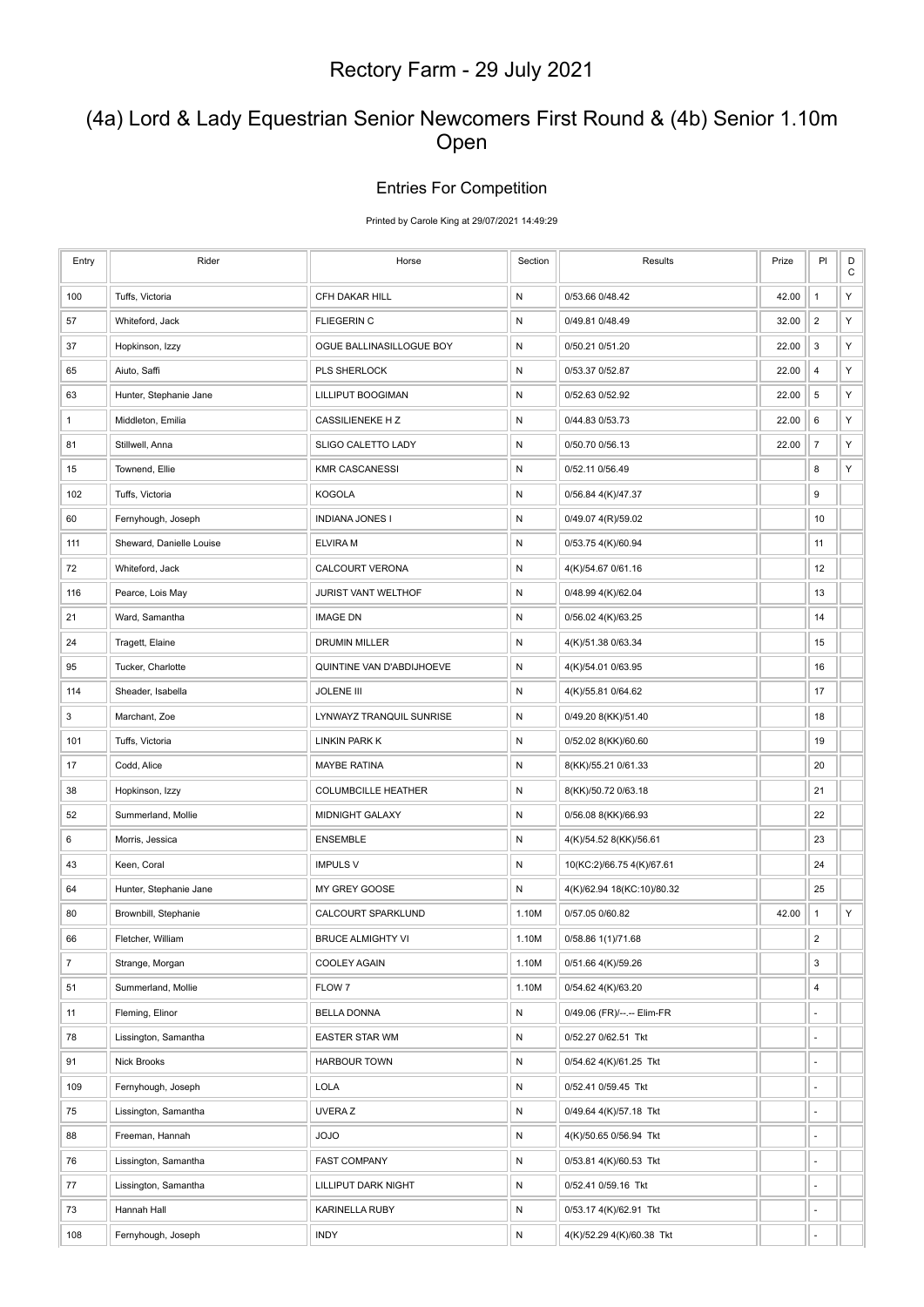| 89 | าnar<br>the contract of the contract of the contract of the contract of the contract of the contract of the contract of | 1.10M | $\overline{\phantom{a}}$<br>. |  |  |
|----|-------------------------------------------------------------------------------------------------------------------------|-------|-------------------------------|--|--|

Printed by Carole King at 29/07/2021 14:49:29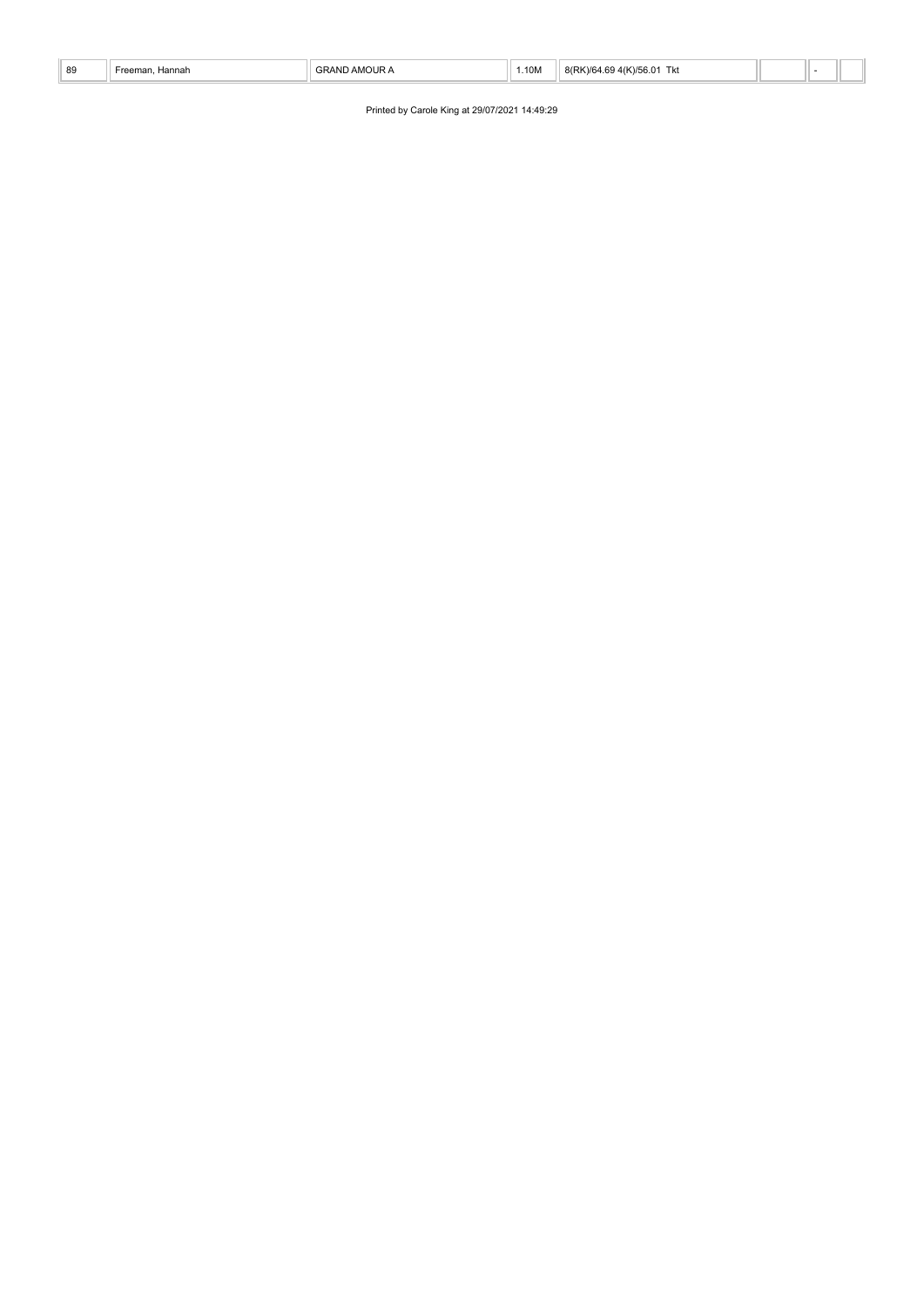### (5a) National 1.15m Members Cup Qualifier & (5b) Senior 1.15m Open

#### Entries For Competition

Printed by Carole King at 29/07/2021 16:20:57

| Entry          | Rider                     | Horse                     | Section | Results                       | Prize | PI             | $_{\rm C}^{\rm D}$ |
|----------------|---------------------------|---------------------------|---------|-------------------------------|-------|----------------|--------------------|
| 32             | Loffet, James             | CHARACTER 1243            | BM1.15  | 0/48.35 0/44.55               | 52.00 | $\mathbf{1}$   | Υ                  |
| 82             | Stillwell, Anna           | RHODE ISLAND 19           | BM1.15  | 0/44.55 0/48.14               | 37.00 | $\overline{2}$ | Υ                  |
| 33             | James, Katherine          | <b>ISIDOOR</b>            | BM1.15  | 0/47.26 0/48.21               | 27.00 | 3              | Υ                  |
| 57             | Whiteford, Jack           | <b>FLIEGERIN C</b>        | BM1.15  | 0/46.88 0/52.56               | 22.00 | $\overline{4}$ | Υ                  |
| 65             | Aiuto, Saffi              | PLS SHERLOCK              | BM1.15  | 0/48.02 0/56.21               | 22.00 | 5              | Υ                  |
| $\overline{7}$ | Strange, Morgan           | <b>COOLEY AGAIN</b>       | BM1.15  | 0/47.15 0/56.59               | 22.00 | 6              | Υ                  |
| 22             | Hemmings, Lilly Charlotte | UTOPIA DU THOT            | BM1.15  | 0/46.47 0/57.61               |       | $\overline{7}$ | Υ                  |
| 8              | Kuligowski, Victoria      | <b>FERRARI VI</b>         | BM1.15  | 4(K)/44.65 0/44.09            |       | 8              |                    |
| 81             | Stillwell, Anna           | SLIGO CALETTO LADY        | BM1.15  | 0/46.12 4(K)/51.32            |       | 9              |                    |
| 103            | Tuffs, Victoria           | <b>JASPER XV</b>          | BM1.15  | 0/46.72 4(K)/52.61            |       | 10             |                    |
| 11             | Fleming, Elinor           | <b>BELLA DONNA</b>        | BM1.15  | 4(K)/43.80 0/55.98            |       | 11             |                    |
| 95             | Tucker, Charlotte         | QUINTINE VAN D'ABDIJHOEVE | BM1.15  | 0/47.15 4(K)/57.09            |       | 12             |                    |
| 115            | Buck, Charli Rose         | <b>BILLY PAPADOPOLOUS</b> | BM1.15  | 0/50.16 4(K)/62.87            |       | 13             |                    |
| 12             | Fleming, Elinor           | <b>BIGSTAR Z</b>          | BM1.15  | 4(K)/43.54 4(K)/57.84         |       | 14             |                    |
| 72             | Whiteford, Jack           | <b>CALCOURT VERONA</b>    | BM1.15  | 8(KK)/47.45 4(K)/61.01        |       | 15             |                    |
| 35             | James, Katherine          | HERCIRO VANT KIEZELHOF    | BM1.15  | 14(R:10)/63.54 0/58.74        |       | 16             |                    |
| 48             | Edwards, Charly           | <b>BRASS MONKEY I</b>     | BM1.15  | 0/46.54 17(KKR:5)/71.26       |       | 17             |                    |
| 24             | Tragett, Elaine           | <b>DRUMIN MILLER</b>      | BM1.15  | 25(RKK:13)/66.11 0/56.47      |       | 18             |                    |
| 117            | John, Samantha            | <b>FLORIS II</b>          | 1.15M   | (RR)/--.-- Elim-Ref           |       | ÷,             |                    |
| 28             | Milly Assheton            | DO YA DINK HE SAW US      | 1.15M   | 4(K)/48.18 16(KKKK)/62.38 Tkt |       | ä,             |                    |
| 78             | Lissington, Samantha      | <b>EASTER STAR WM</b>     | 1.15M   | 0/46.91 0/56.16 Tkt           |       | ÷,             |                    |
| 108            | Fernyhough, Joseph        | <b>INDY</b>               | 1.15M   | 0/46.26 4(K)/58.25 Tkt        |       | ä,             |                    |
| 73             | Hannah Hall               | <b>KARINELLA RUBY</b>     | 1.15M   | 0/47.41 4(K)/56.26 Tkt        |       | ÷,             |                    |
| 19             | Townend, Jane             | <b>ALBIE</b>              | 1.15M   | 8(KK)/46.73 4(K)/61.18 Tkt    |       | ä,             |                    |
| 74             | Lissington, Samantha      | RICKER RIDGE RICOCHET     | 1.15M   | 0/46.41 0/58.73 Tkt           |       | ä,             |                    |
| 109            | Fernyhough, Joseph        | <b>LOLA</b>               | 1.15M   | 0/47.38 0/62.22 Tkt           |       | ä,             |                    |

Printed by Carole King at 29/07/2021 16:20:57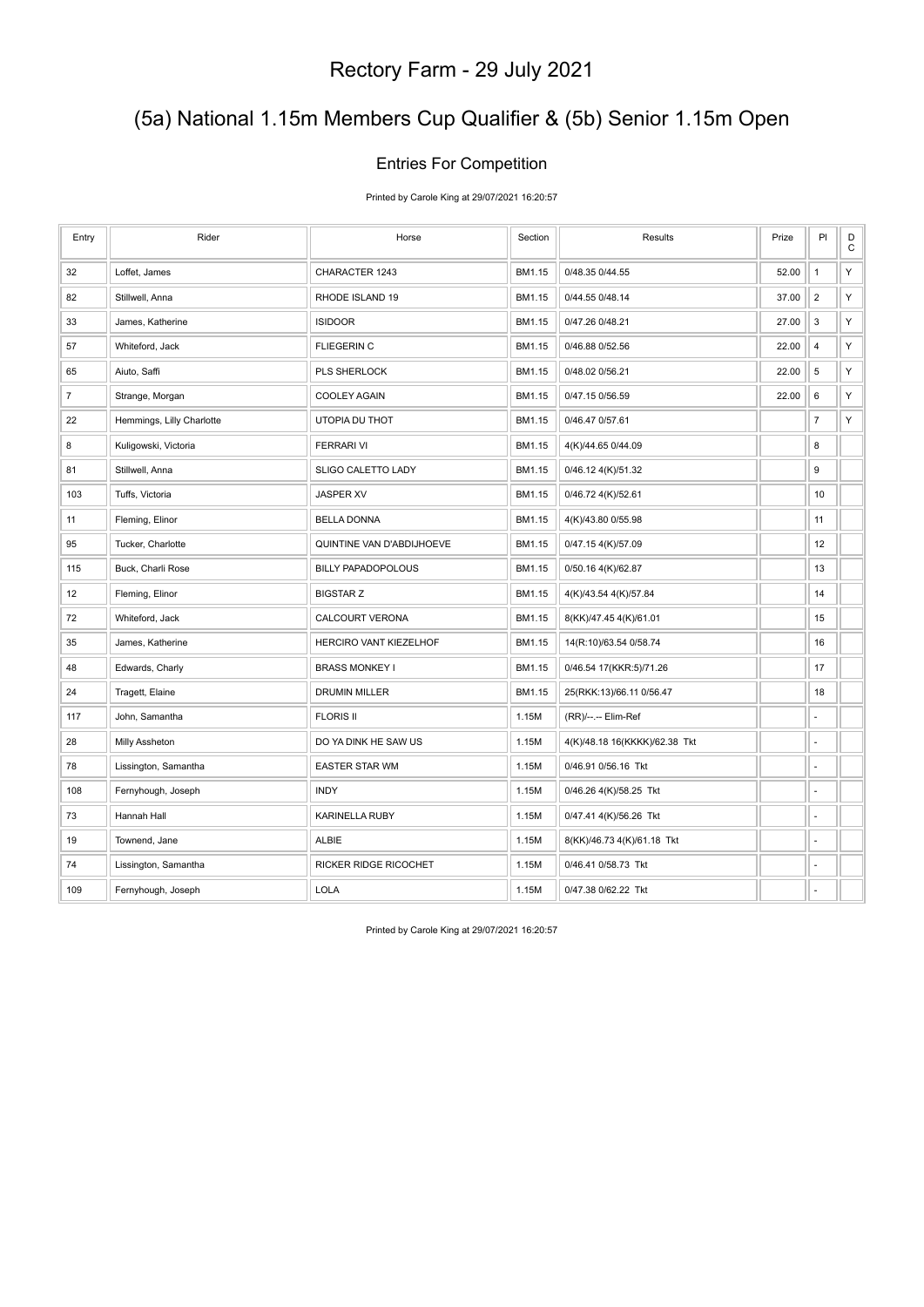### (6a) Equitop GLME Senior Foxhunter First Round & (6b) Senior 1.20m Open

#### Entries For Competition

Printed by Carole King at 29/07/2021 17:15:51

| Entry | Rider                | Horse                     | Section | Results                      | Prize | PI                       | D<br>$\mathtt{C}$ |
|-------|----------------------|---------------------------|---------|------------------------------|-------|--------------------------|-------------------|
| 92    | Thompson, Luke       | <b>CONZALEZ M</b>         | 1.20M   | 0/45.60 0/42.57              | 52.00 | $\mathbf{1}$             | Y.                |
| 82    | Stillwell, Anna      | RHODE ISLAND 19           | F       | 0/46.07 0/46.29              | 37.00 | $\overline{2}$           | Y.                |
| 94    | Fletcher, Oliver     | <b>IV WILLEM</b>          | F       | 0/50.36 0/59.68              | 27.00 | 3                        | Y.                |
| 97    | Fletcher, Oliver     | <b>BP POCAHONTAS</b>      | F       | 0/48.31 0/59.97              | 22.00 | $\overline{\mathbf{4}}$  | Y.                |
| 115   | Buck, Charli Rose    | <b>BILLY PAPADOPOLOUS</b> | F       | 0/50.67 0/60.00              |       | 5                        | Y.                |
| 120   | Fletcher, William    | MHS BROWN JACK            | F       | 0/51.47 0/62.95              |       | 6                        | Y.                |
| 96    | Fletcher, William    | EPRIS D'ELLE              | F       | 0/49.07 4(K)/50.31           |       | $\overline{7}$           |                   |
| 61    | Fernyhough, Joseph   | <b>CALCOURT DENBIGH</b>   | F       | 0/45.27 4(K)/51.26           |       | 8                        |                   |
| 103   | Tuffs, Victoria      | <b>JASPER XV</b>          | F       | 4(K)/45.29 0/53.02           |       | 9                        |                   |
| 99    | O'donnell, Miles     | CONNECTION II             | 1.20M   | 4(K)/45.30 0/62.09           |       | 10                       |                   |
| 12    | Fleming, Elinor      | <b>BIGSTAR Z</b>          | F       | 0/43.24 8(KK)/58.78          |       | 11                       |                   |
| 48    | Edwards, Charly      | <b>BRASS MONKEY I</b>     | 1.20M   | 0/48.78 16(KR:8)/74.86       |       | 12                       |                   |
| 86    | Harry Meade          | <b>SLINKY</b>             | 1.20M   | 0/46.36 4(K)/55.99 Tkt       |       | $\sim$                   |                   |
| 19    | Townend, Jane        | ALBIE                     | 1.20M   | 0/49.62 4(K)/55.24 Tkt       |       | $\overline{a}$           |                   |
| 74    | Lissington, Samantha | RICKER RIDGE RICOCHET     | 1.20M   | 4(K)/46.92 4(K)/61.88 Tkt    |       | ×.                       |                   |
| 28    | Milly Assheton       | DO YA DINK HE SAW US      | 1.20M   | 4(K)/48.20 12(KKK)/55.25 Tkt |       | $\overline{\phantom{a}}$ |                   |
| 84    | Harry Meade          | LARRY                     | 1.20M   | 0/47.90 12(KKK)/57.14 Tkt    |       | $\overline{\phantom{a}}$ |                   |
| 79    | Lissington, Samantha | SENOR CROCODILLO          | 1.20M   | 0/45.89 0/53.64 Tkt          |       | ٠                        |                   |
| 85    | Harry Meade          | <b>COOPER</b>             | 1.20M   | 0/49.22 4(K)/59.71 Tkt       |       | ٠                        |                   |

Printed by Carole King at 29/07/2021 17:15:51